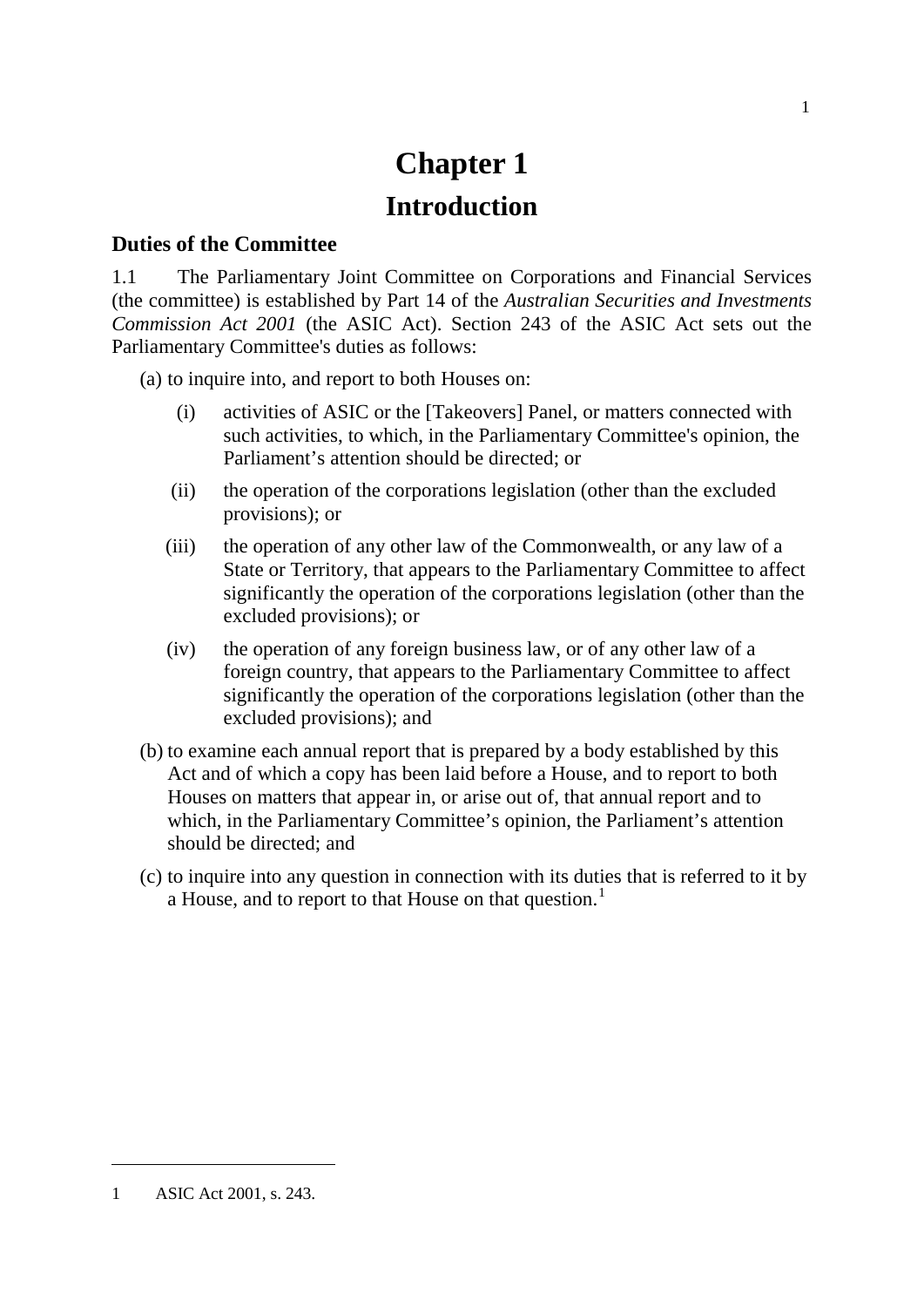#### **Terms of reference**

1.2 On 30 November 2016, the Senate referred an inquiry into whistleblower protections to the committee for report by 30 June 2017. The terms of reference are as follows:

- (a) the development and implementation in the corporate, public and notfor-profit sectors of whistleblower protections, taking into account the substance and detail of that contained in the *Fair Work (Registered Organisations) Act 2009* (FWRO Act) passed by the Parliament in November 2016;
- (b) the types of wrongdoing to which a comprehensive whistleblower protection regime for the corporate, public and not-for-profit sectors should apply;
- (c) the most effective ways of integrating whistleblower protection requirements for the corporate, public and not-for-profit sectors into Commonwealth law;
- (d) compensation arrangements in whistleblower legislation across different jurisdictions, including the bounty systems used in the United States of America;
- (e) measures needed to ensure effective access to justice, including legal services, for persons who make or may make disclosures and require access to protection as a whistleblower;
- (f) the definition of detrimental action and reprisal, and the interaction between and, if necessary, separation of criminal and civil liability;
- (g) the obligations on corporate, not-for-profit and public sector organisations to prepare, publish and apply procedures to support and protect persons who make or may make disclosures, and their liability if they fail to do so or fail to ensure the procedures are followed;
- (h) the obligations on independent regulatory and law enforcement agencies to ensure the proper protection of whistleblowers and investigation of whistleblower disclosures;
- (i) the circumstances in which public interest disclosures to third parties or the media should attract protection;
- (j) any other matters relating to the enhancement of protections and the type and availability of remedies for whistleblowers in the corporate, not-forprofit and public sectors; and
- $(k)$  any related matters.<sup>[2](#page-1-0)</sup>

-

<span id="page-1-0"></span><sup>2</sup> *Journals of the Senate*, No. 22, 30 November 2016, p. 714.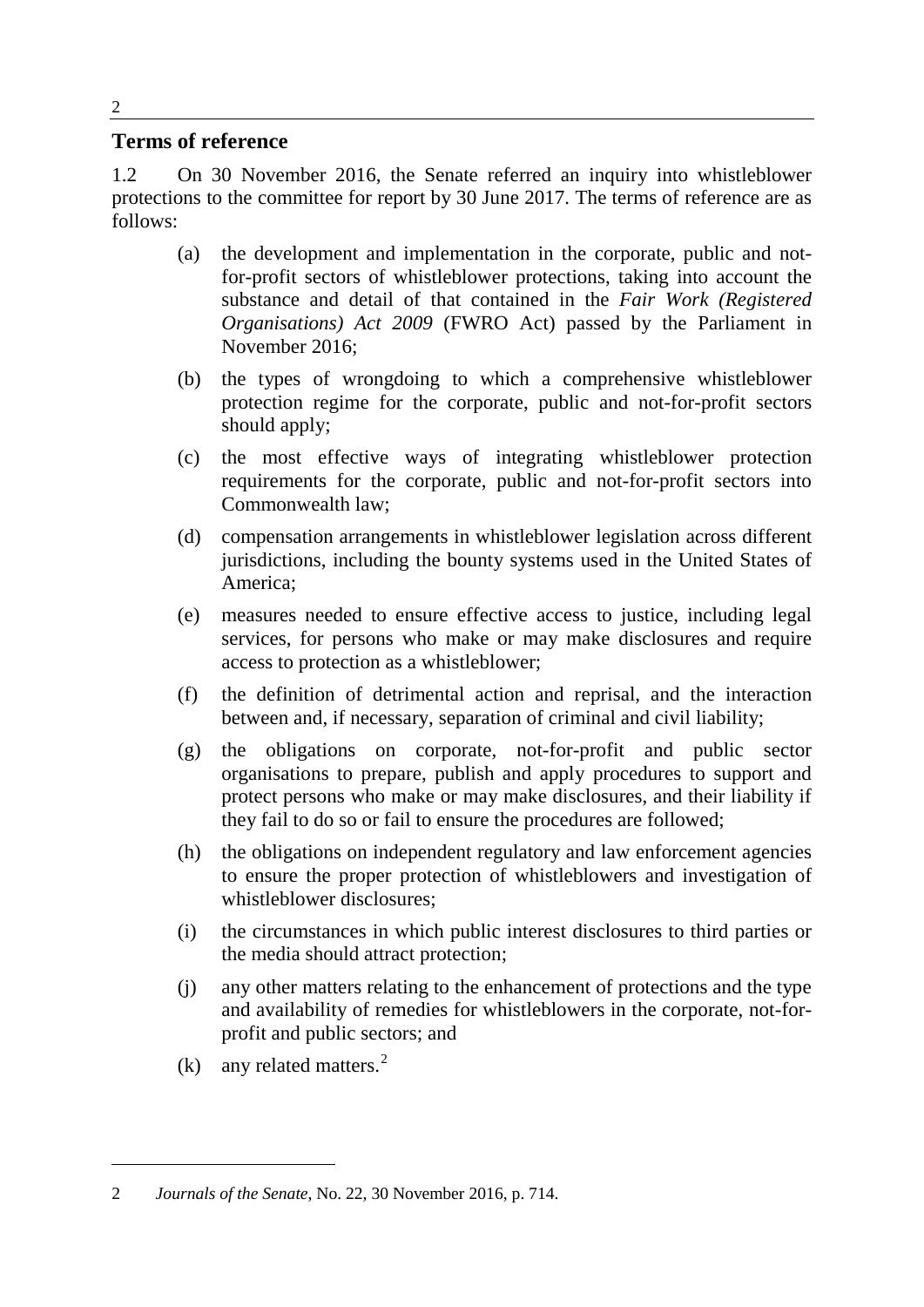# **Conduct of the inquiry**

1.3 The committee advertised the inquiry on its webpage and invited submissions from a range of relevant stakeholders. The committee set a closing date for submissions of 10 February 2017. On 14 June and 15 August 2017, the Senate agreed to extensions of the reporting date to 17 August and 14 September 2017 respectively.<sup>[3](#page-2-0)</sup>

## *Submissions*

1.4 The committee received 75 submissions as detailed in Appendix 1. The committee also received additional information including answers to a series of questions taken on notice by witnesses.

# *Confidential material*

1.5 While the committee prefers to receive evidence in public, the committee received a substantial number of confidential accounts from whistleblowers. Many of these accounts reveal that whistleblowers are reporting that they have suffered serious reprisals. Many have left their field of employment while others harbour deep-seated fears for their employment and livelihoods.

1.6 Some whistleblowers informed the committee that they have suffered reprisals as a result of past contact with parliamentary committees. Other submitters noted that their matter was still under investigation or consideration by a court or tribunal. The committee therefore chose quite deliberately not to name or retell stories and case studies in this report in order to protect the identity of whistleblowers.

1.7 On 15 December 2016 (the inquiry was referred on 30 November 2016) the committee resolved to inform submitters via the inquiry website that:

The committee welcomes accounts that may identify widespread issues and make recommendations regarding whistleblower protections. The committee is not able to receive or investigate whistleblower allegations. If you make adverse comment about people in your submission, the committee may reject such evidence or offer a right of reply.

1.8 While the committee informed submitters that it was not able to investigate or seek to resolve individual matters, it was clear from some of the correspondence that several submitters expected the committee to publicise their personal accounts. This was not the committee's role. However, the committee considered carefully all material received, and these personal accounts helped inform the committee of particular issues that need to be addressed and, by extension, assisted the committee in formulating recommendations.

# *Hearings*

-

1.9 The committee held five public hearings in Brisbane on 23 February 2017, Melbourne on 27 April 2017, and Canberra on 28 April, 31 May, and 15 June 2017. A list of witnesses who gave evidence at the public hearings is detailed in Appendix 2.

<span id="page-2-0"></span><sup>3</sup> *Journals of the Senate*, No. 43, 14 June 2017, p. 1410, No. 53, 15 August 2017, p. 1709.